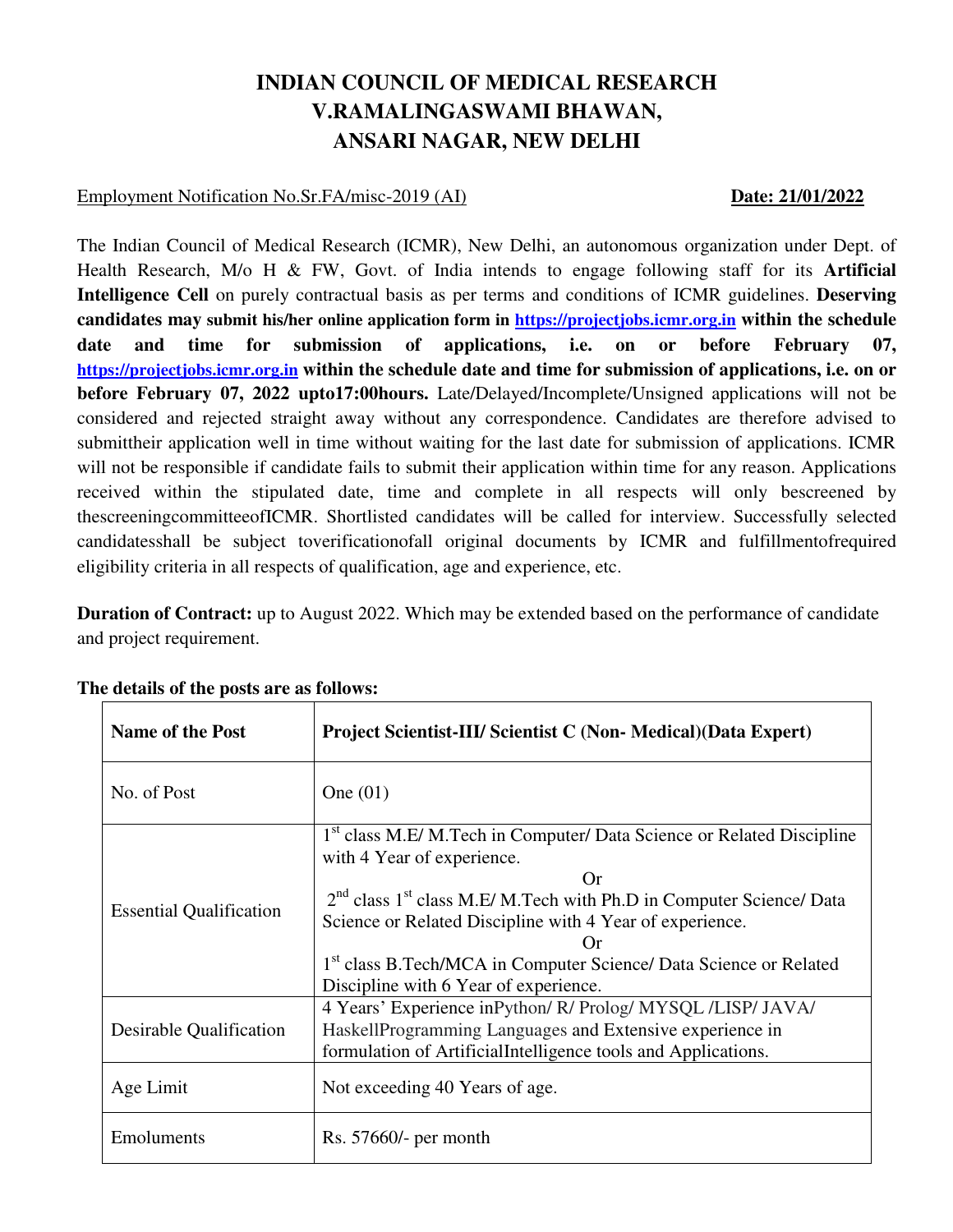| <b>Name of the Post</b>        | <b>Project Scientist-II/ Scientist B (Non- Medical) (Data Expert)</b>                                                                                                                                                                                                                                                                                   |
|--------------------------------|---------------------------------------------------------------------------------------------------------------------------------------------------------------------------------------------------------------------------------------------------------------------------------------------------------------------------------------------------------|
| No. of Post                    | One $(01)$                                                                                                                                                                                                                                                                                                                                              |
| <b>Essential Qualification</b> | 1 <sup>st</sup> class M.E/ M.Tech in Computer Science/ Data Science or Related<br>Discipline.<br>Or<br>2 <sup>nd</sup> class 1 <sup>st</sup> class M.E/ M.Tech with Ph.D in Computer Science/Data<br>Science or Related Discipline.<br>Or<br>1st class B.Tech/MCA in Computer Science/ Data Science or Related<br>Discipline with 2 Year of experience. |
| Desirable Qualification        | Experience inPython/ R/ Prolog/ MYSQL Programming Languages and<br>Extensive experience in formulation of ArtificialIntelligence tools and<br>Applications.                                                                                                                                                                                             |
| Age Limit                      | Not exceeding 35 Years of age.                                                                                                                                                                                                                                                                                                                          |
| Emoluments                     | $Rs. 54300/-$ per month                                                                                                                                                                                                                                                                                                                                 |

| <b>Name of the Post</b>        | Scientist B (Non-Medical) (Artificial Intelligence (AI) Expert)                                                                                                                                                                               |
|--------------------------------|-----------------------------------------------------------------------------------------------------------------------------------------------------------------------------------------------------------------------------------------------|
| No. of Post                    | One $(02)$                                                                                                                                                                                                                                    |
| <b>Essential Qualification</b> | 1 <sup>st</sup> class M.E/ M. Tech in Computer Science/ Data Science or Related<br>Discipline.<br><b>Or</b><br>2 <sup>nd</sup> class 1 <sup>st</sup> class M.E/ M. Tech with Ph. D in Computer Science/Data<br>Science or Related Discipline. |
|                                | Or<br>1 <sup>st</sup> class B. Tech/MCA in Computer Science/ Data Science or Related<br>Discipline with 2 Year of experience.                                                                                                                 |
| Desirable Qualification        | Experience inPython/LISP/R/Prolog/JAVA/Haskell Programming<br>Languages and Extensive experience in formulation of<br>ArtificialIntelligence tools and Applications.                                                                          |
| Age Limit                      | Not exceeding 35 Years of age.                                                                                                                                                                                                                |
| Emoluments                     | $Rs. 54300/-$ per month                                                                                                                                                                                                                       |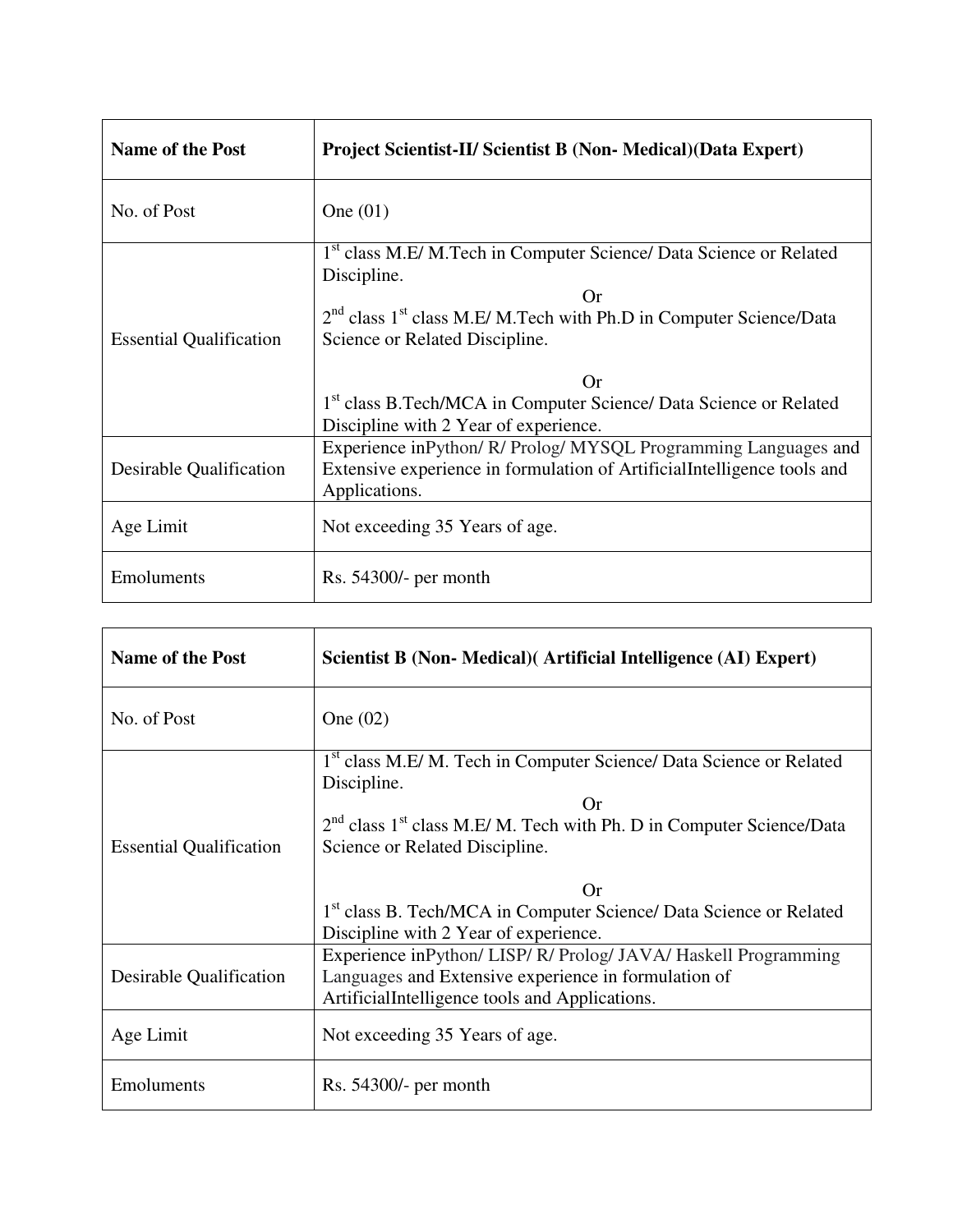| <b>Name of the Post</b>        | <b>Project Officer</b>                                                                               |
|--------------------------------|------------------------------------------------------------------------------------------------------|
| No. of Post                    | One $(01)$                                                                                           |
| <b>Essential Qualification</b> | Graduate in any discipline with 5 years' experience of administration<br>/finance and accounts work. |
| Desirable Qualification        | Experience in Policy making, MOU and IP&R handling.                                                  |
| Age Limit                      | Not exceeding 30 Years of age.                                                                       |
| Emoluments                     | $Rs. 32000/-$ per month                                                                              |

| <b>Name of the Post</b>        | <b>Project Officer (Technical)</b>                                                            |
|--------------------------------|-----------------------------------------------------------------------------------------------|
| No. of Post                    | One $(01)$                                                                                    |
| <b>Essential Qualification</b> | B. Tech in CSE/IT/ECE Or Related Discipline. With 1 year of<br>experience.                    |
| Desirable Qualification        | Experience in Networking, Server Installation, Server handling, Server<br>Administrators etc. |
| Age Limit                      | Not exceeding 30 Years of age.                                                                |
| Emoluments                     | Rs. 32000/- per month                                                                         |

| <b>Name of the Post</b>        | Data Entry Operator – Grade C (Project)                                                                   |
|--------------------------------|-----------------------------------------------------------------------------------------------------------|
| No. of Post                    | One $(01)$                                                                                                |
| <b>Essential Qualification</b> | Bachelor's degree in Computer Application /IT/Computer Science from<br>recognized institution/university. |
| Age Limit                      | Not exceeding 30 Years of age.                                                                            |
| Emoluments                     | $Rs. 31000/-$ per month                                                                                   |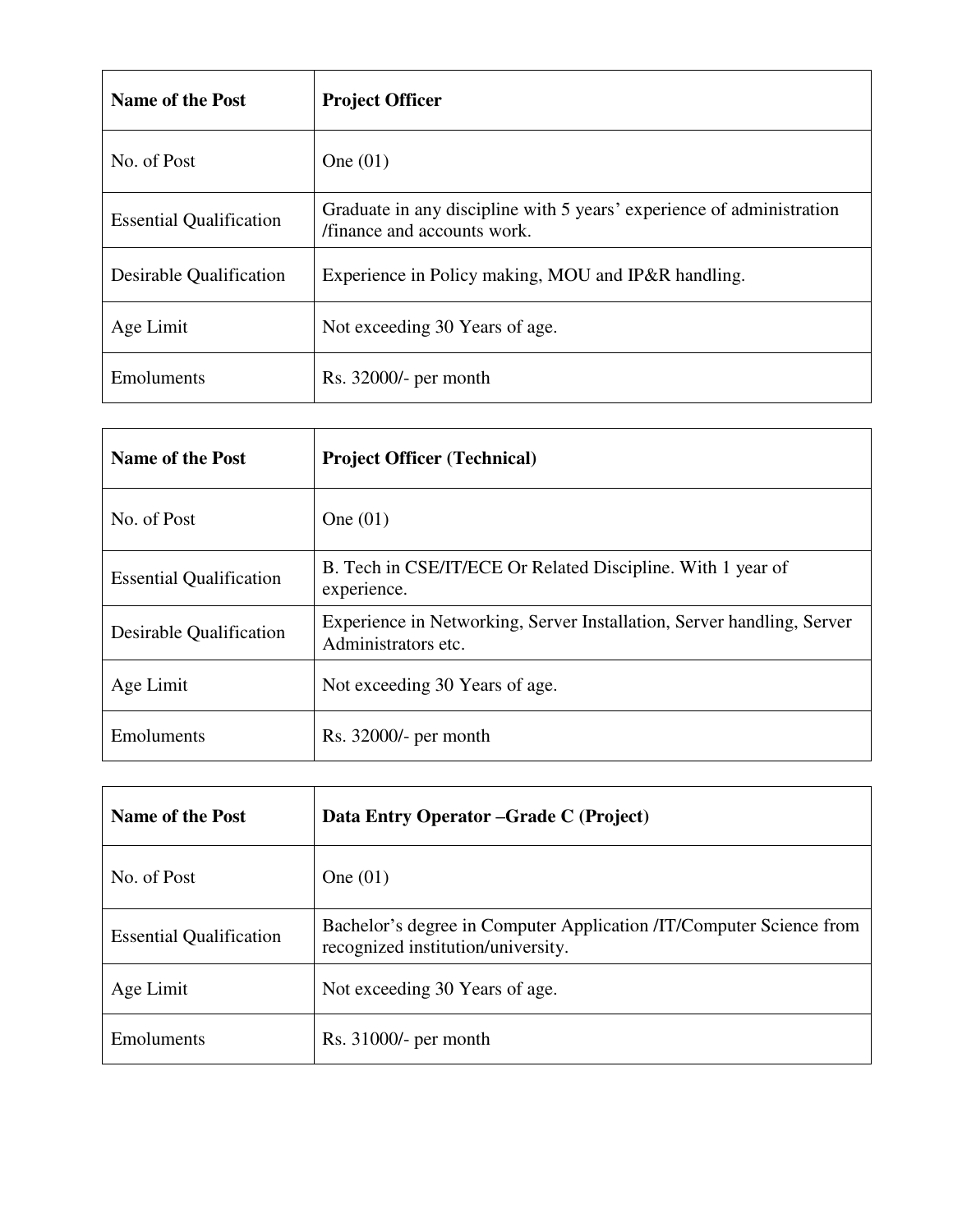### **General Terms and conditions: -**

- 1. These positions are meant for temporary projects and co-terminus with the project.
- 2. Engagement of the above advertised Project Human Resource Positionswill depend upon availability of funds, functional requirements and approval of the Competent Authority. Therefore, we are not committed to fill up all the advertised Project Human Resource Positions and the process is liable to be withdrawn / cancelled / modified at any time.
- 3. The rates of emoluments/stipend shown in this advertisement are project specific and may vary according to sanction of the funding agency of the Project.
- 4. Cut-off date for age limit will be as on the date of last date for submission of applications.
- 5. Age relaxation will be as per the guidelines of ICMR.
- 6. Reserved category candidates must produce their latest Caste Validity Certificate. OBC candidates must possess a latest valid non-creamy layer certificate. PWD candidates shall produce latest disability certificate issued by a Medical board of Government hospital with not less than 40% disability.
- 7. Separate application should be submitted for each position. Allotment of project to the successful candidates will be decided by the competent authority at its discretion.
- 8. Qualification & experience should be in relevant discipline/field and from an Institution of repute. Experience should have been gained after acquiring the minimum essential qualification.
- 9. Mere fulfilling the essential qualification does not guarantee the selection.
- 10. Persons already in regular time scale service under any Government Department / Organizations are not eligible to apply.
- 11. No TA/DA will be paid to attend interview / personal discussion and candidates have to arrange transport/accommodation themselves.
- 12. ICMR reserves rights to consider or reject any application/candidature.
- 13. Submission of wrong or false information during the process of selection shall disqualify the candidature at any stage.
- 14. The persons engaged on Project Human Resource Positions cannot be permitted to register for Ph.D., due to time constraints.
- 15. The persons engaged on Project Human Resource Positions will normally be posted at the study site; however, they can be posted to any other sites in the interest of research work. They are liable to serve in any part of the country.
- 16. The persons engaged on Project Human Resource Positions shall not have any claim on a regular post in ICMR or in any of its Institutes/Centers or in any Department of Government of India and their project term with breaks or without breaks in any or multiple projects will not confer any right for further assignment or transfer to any other project or appointment/absorption/regularization of service in funding agency or in ICMR. Benefits of Provident Fund, Pension Scheme, Leave Travel Concession, Medical claim, Staff Quarters and other facilities applicable to the regular staff of ICMR etc. are not admissible to the project human resource positions.
- 17. Successful candidates will normally be engaged on Project Human Resource Position initially for a period of one year or less, depending upon the tenure of the Project and functional requirements. Continuation / Extension to engagement of Project Human Resource Positions will be depending upon evaluation of performance, tenure of the project, availability of funds, functional requirements and approval of Competent Authority. The maximum term of any Project Human Resource Position in any or multiple projects, with breaks or without breaks shall be five years only.The concerned Project Investigator, Division Head and Head of the host Institute shall personally be responsible and accountable for the continuation / extension given if any without prior concurrence of the Director General, ICMR to any project human resource position beyond five years either with or without breaks in any or multiple projects.